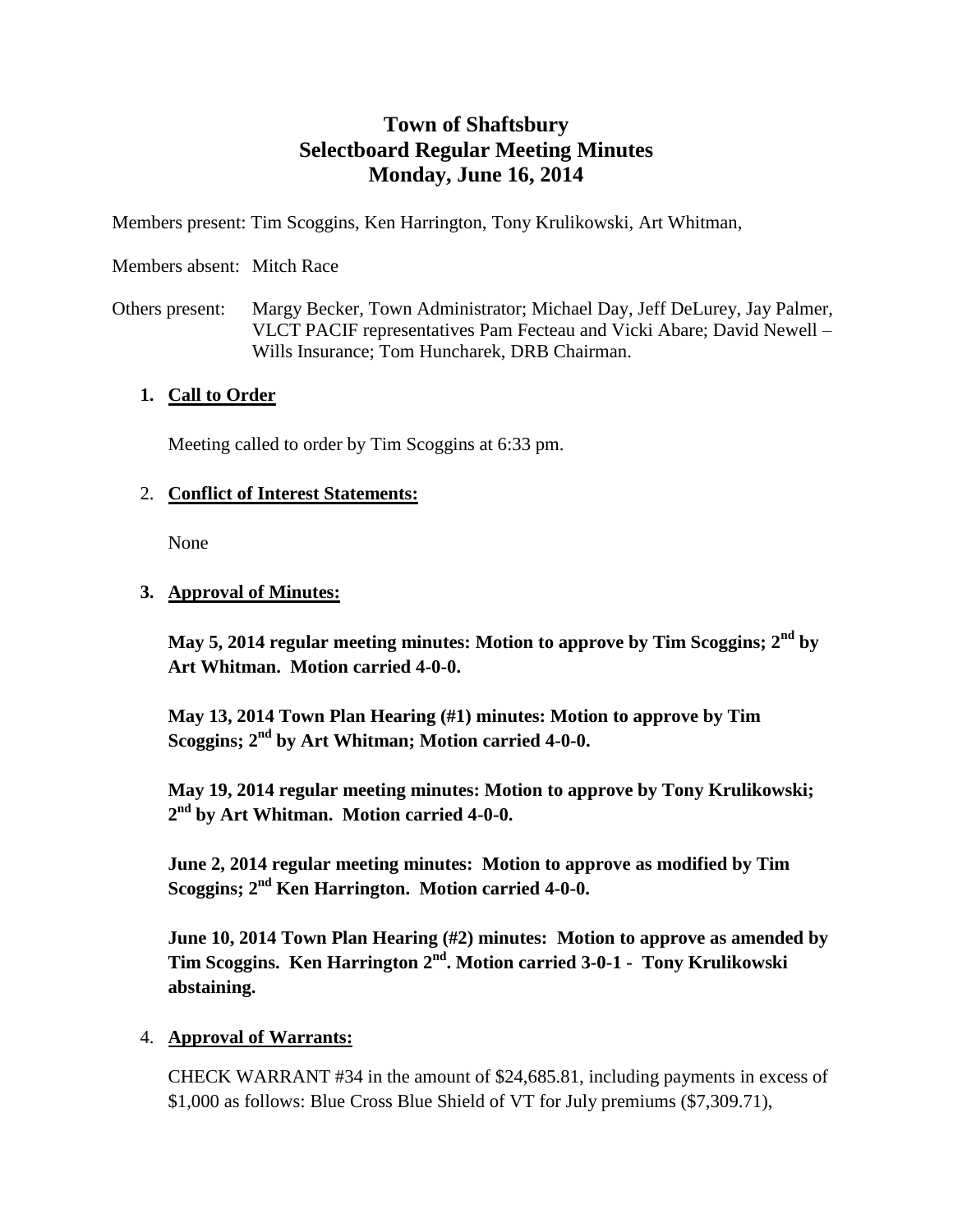Cartographic Technologies (\$1,200) for parcel mapping services; Endyne, Inc. for water sampling (\$2,345.15), John Ray & Sons for diesel (\$1,211.84), KAS, Inc. (\$1,990.62) for sidewalk design services for right-of-way phase; UI Insurance Services (\$2,166) for Fire Dept. short-term disability.

# **Motion to approve Check Warrant #34 in the amount of \$24,685.81 by Tim Scoggins; 2nd by Ken Harrington. Motion carried unanimously 4-0-0.**

PAYROLL WARRANT #25 in the amount of \$16,090.84.

**Motion to approve Payroll Warrant #P25 in the amount of \$16,090.84 by Tim Scoggins; 2nd Ken Harrington. Motion carried 4-0-0.**

#### **5. Public Comments:**

There were no public comments.

#### **6. Road Foreman Reports:**

The Road Foreman is on vacation. Art Whitman and Ken Harrington provided a status report of meetings with Holy Smoke Road landowners concerning prospective tree work. Holy Smoke is as narrow as  $11 - 13$  feet. The graders cannot get through, and the road needs to be widened to accommodate drainage. The  $2<sup>nd</sup>$  meeting drew 10 – 12 landowners. Terry Stacy had flagged trees to be removed, and he had delineated the proposed edge of ditches along the easterly side of the road. Landowners were largely satisfied with this visual information. Removal of one large tree remains a concern.

Art Whitman requested the road crew display a map which indicates where grading has occurred. The map would be helpful, if placed on the website.

#### **7. Property, Casualty, and Liability Insurance Proposals**

Representatives of the VLCT Property & Casualty Insurance Fund (PACIF) met with Board members to review the insurance coverage it offers to municipalities. Many VT towns belong to VLCT PACIF, as the PACIF covers only municipalities. The insurance year is January to January. VLCT PACIF submitted a 6- month proposal from July – December 2014 in the amount of \$31,181. Dave Newell, representing Wills Insurance, provided an insurance proposal for a total of \$44,924 for a 12-month period.

**Tim Scoggins made the motion to accept the insurance proposal from Wills Insurance in the amount of \$44,924 for fiscal year 2015. Art Whitman 2nd. The motion carried unanimously 4-0-0.**

#### **8. 2015 Truck Bids:**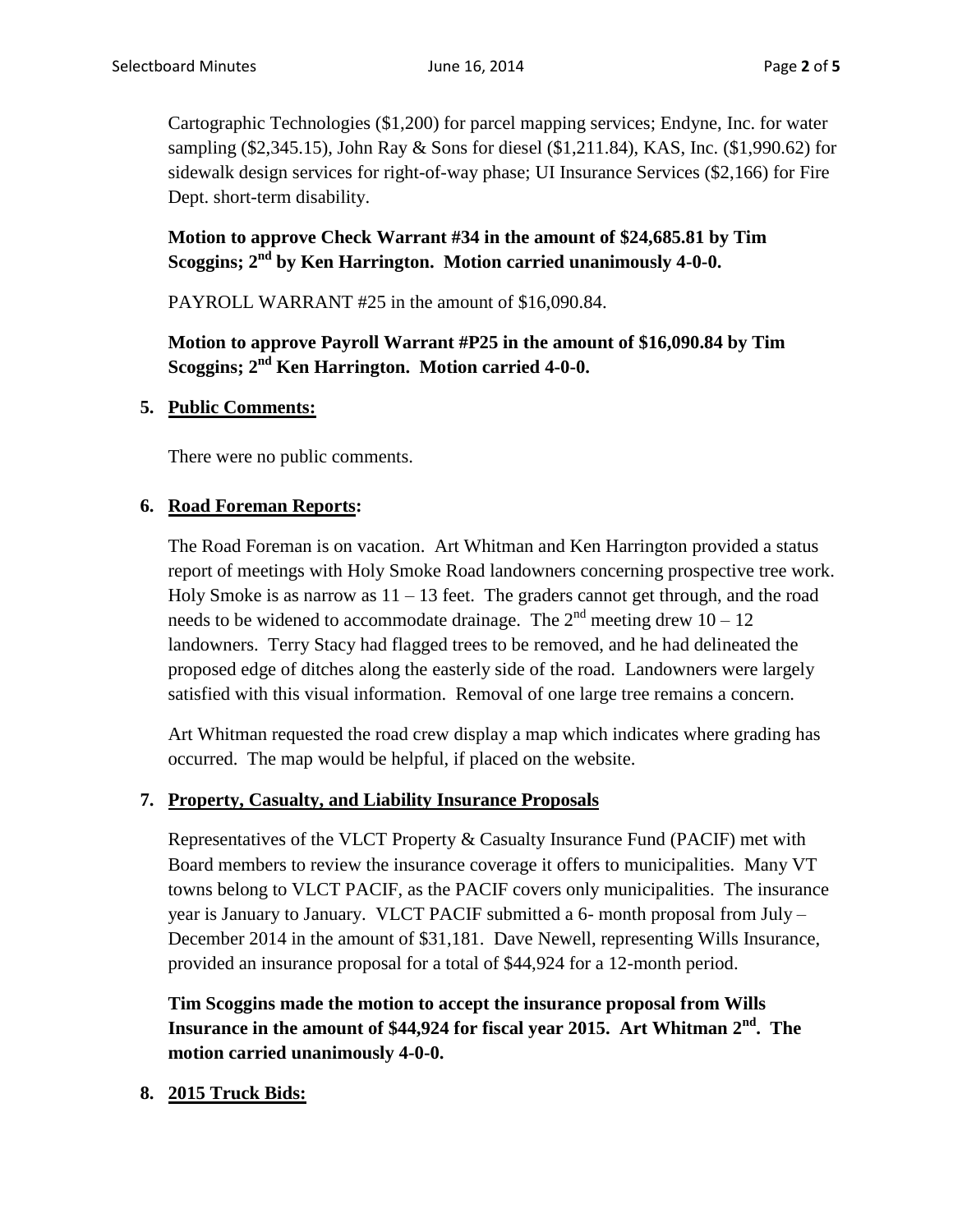Margy Becker opened and read aloud a single bid from DeLurey Sales & Services for a 2015 Tandem Truck cab and chassis as follows: (1) New 2015 Internatioal model 7600 6 X 4 truck cab & chasses for \$117,895. Trade-in allowance in 2006 International 7400 Dump truck with plow #6J314612 \$25,000. The net purchase price is \$92,895 – without extended warranties. Cab & Chassis deliver date is approximately  $90 - 120$  days. It was noted that the bid price was \$1,300 less than the 2013 tandem purchase price.

# **\_\_\_\_\_\_\_\_\_\_\_\_ made the motion to accept the bid for the 2015 tandem cab & chassis as bid by DeLurey Sales & Service for \$117,895, inclusive of a trade-in allowance of \$25,000 (optional). Ken Harrington 2nd. The motion carried 4-0-0.**

It was agreed that the Selectboard, after consultation with Terry Stacy, would act on the extended warranty at the meeting on July  $7<sup>th</sup>$ .

### **9. Bennington County Sheriff's Contract Renewal**

After brief discussions **Tony Krulikowski made the motion to accept the contract renewal for July 1, 2014 – June 30, 2015 with Bennington County Sheriff's Department for 20 hours per week at a billing rate of \$25.50/hour. Art Whitman 2 nd; motion carried unanimously 4-0-0.**

#### **10. DRB Candidate – alternate position**

The Selectboard interviewed Michael Day for the position of DRB alternate. Mr. Day has relocated to Shaftsbury and is interested in becoming active in the community. After consultation with Tom Huncharek, DRB Chair, it was agreed the appointment is to fill Michael Biddy's unexpired through March 2015.

**Tim Scoggins made the motion to appoint Michael Day to fill the DRB Alternate term vacated by Michael Biddy, the term of which expires in March 2015. Tony Krulikowski 2nd. Motion carried 4-0-0.**

# **11. Treasurer's Reports – Budget YTD and June 30 Projections:**

Treasurer Bill Fisk reported approximately \$1,642,563 (or 88%) of budgeted operating revenues of \$1,695,328 have been received to-date. The projection for year-end is to receive another \$30,000 in revenues to finish the year with \$1,672,562 in revenues, which is \$22,765 short of budget for an unfavorable balance of (\$22,765).

Operating expenses prior to operating transfers in/out are running at 86% (or \$1,500,805) of the budgeted amount of \$1,759,131. The projection for year-end is to finish up the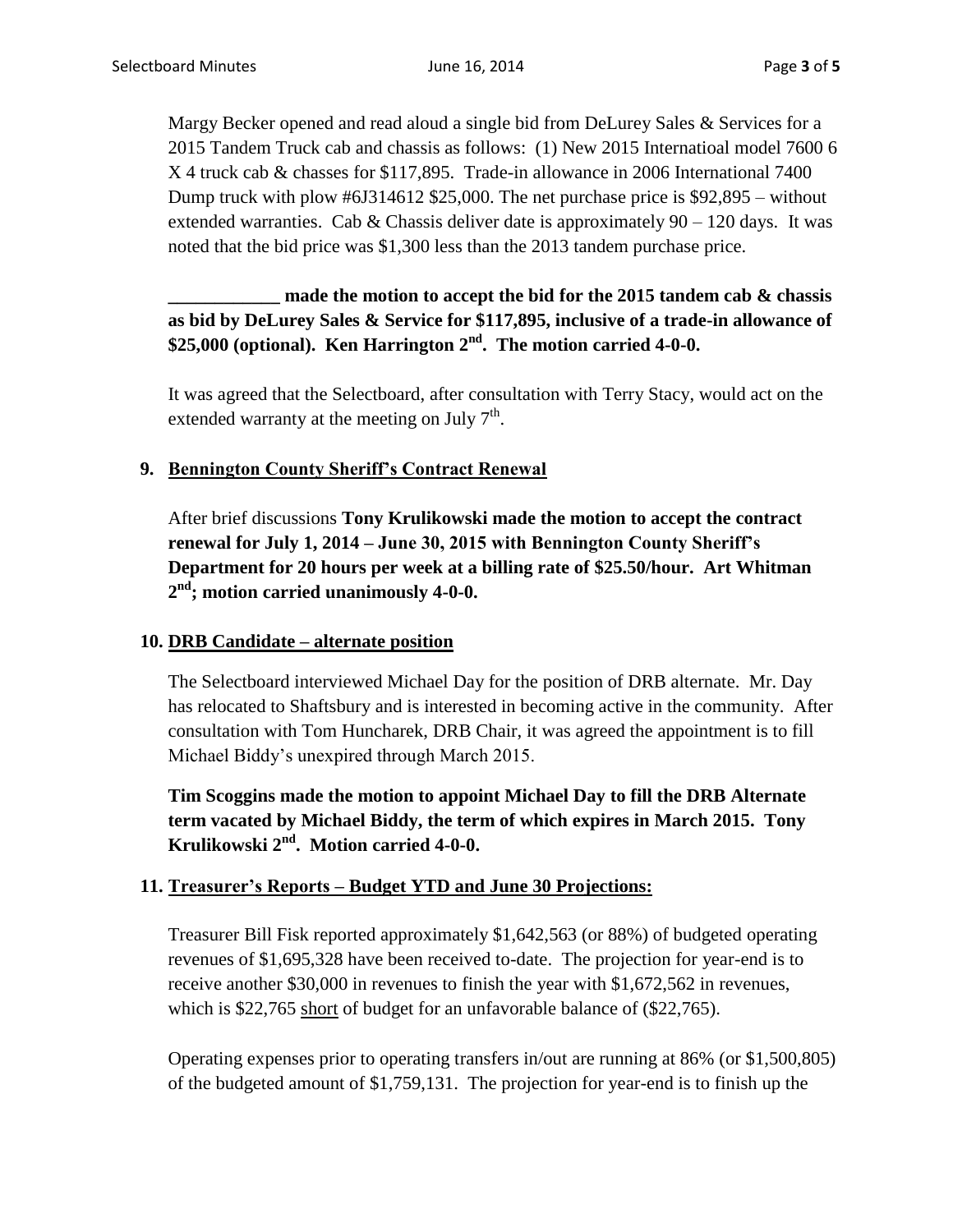year with operating expenses of \$1,677,093.56, which is \$81,558 fewer expenses that budgeted. This results in a favorable balance to budgeted expenses of \$81,558.91.

The excess (deficiency) or revenues over expenditures before operating transfers in/out is \$59,271.

But the budget also includes budgeted transfers in from reserve accounts and transfers to reserve accounts. Due to the delay in the sidewalk construction project, the transfer in of \$17,000 from the sidewalk reserve fund will not occur until the next fiscal year. Hence, only \$10,500 of \$39,300 in funds will be transferred in from reserve funds. Hence this is \$28,800 fewer revenues being transferred into the general fund than budgeted.

Voters approved a budgeted with \$93,000 budgeted in transfers out to reserve funds. All transfers have been made, and these are accounted for as expense items.

Therefore, the overall budget picture is a projected reduction in fund balance of \$87,031 versus the budgeted reduction in fund balance of \$117,503. Bill Fisk's report noted a projected fund balance as of June 30, 2014 of approximately \$303,286.

Bill Fisk then reported on the cash situation, estimating the Town will have approximately \$239,695 in cash at June 30, 2014 – which helps pay  $1<sup>st</sup>$  quarter FY15 expenses and reduces the amount the Town will have to borrow in anticipation of taxes.

# **12. Town Administrator's Report:**

Margy Becker brought attention to the unlicensed dog list received from the Town Clerk. After brief discussions it was agreed the list should be sent to the Animal Control Officer, for enforcement. Traci Mulligan will be asked to report to the Selectboard in late July or early August as to those who still remain in violation of the dog ordinance licensing provision.

**Motion by Art Whitman to send the unlicensed dog list to the Animal Control Officer and to have her report to the Selectboard at the first meeting in August. Tony Krulikowski 2nd . Motion carried 4-0-0.**

# **13. Other Business:**

Tim Scoggins reported on the tour of the Dailey Building on Rte. 7A, which has plenty of space and storage (including two vaults). This location could be used for town office. But the question is how to make it happen? What would happen to Cole Hall?